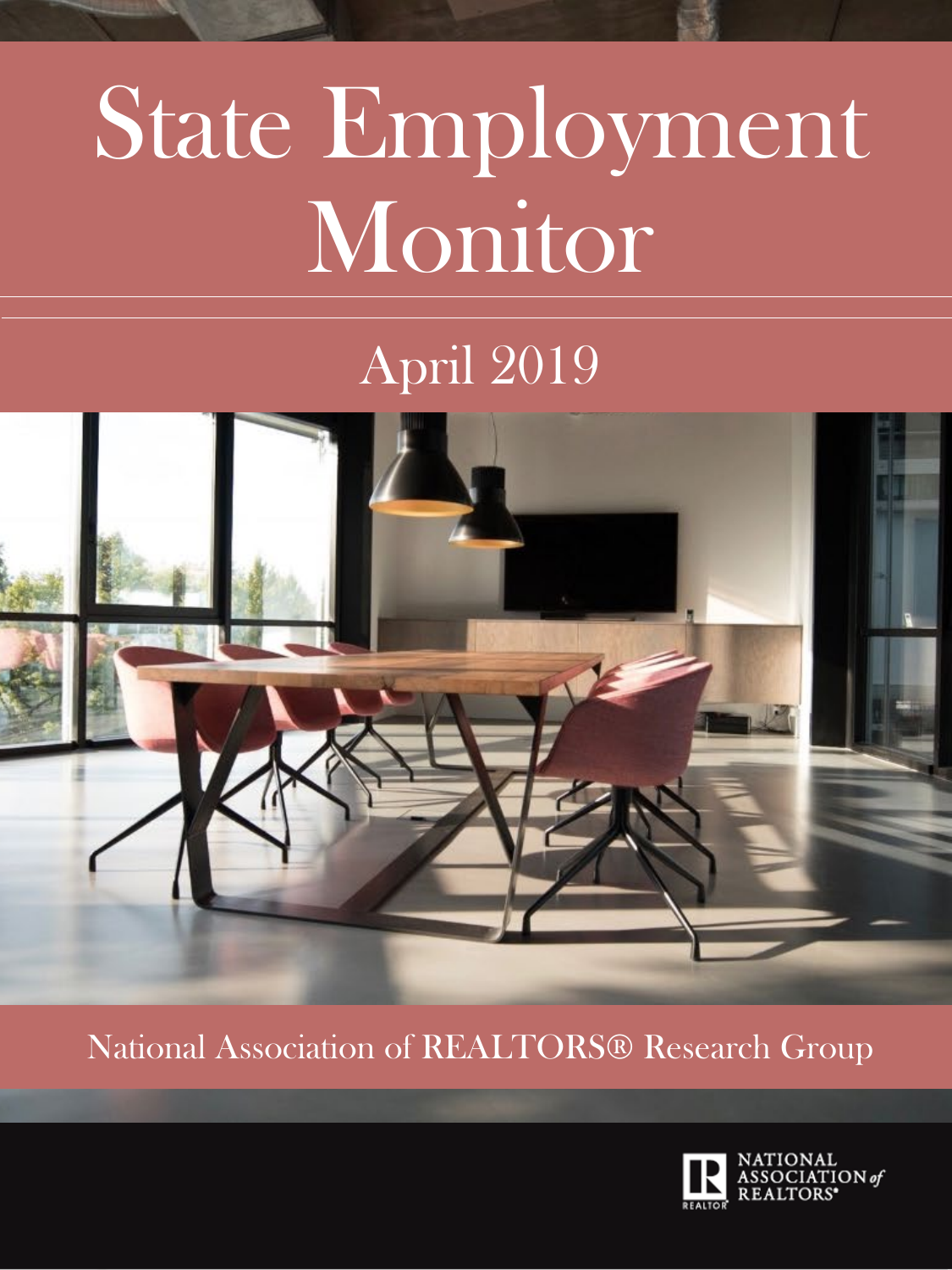# **State Employment Monitor March 2019**



*Employment and income are key factors affecting the demand for and supply of residential and commercial real estate. This month's report discusses the March 2019 employment data and the impact of construction jobs on housing starts.*

# **Payroll Jobs Created: 2.5 Million**

 $\cdot$  In March 2019, net payroll employment increased by 2.5 million jobs from one year ago, a 1.7 percent increase. Since September 2010, payroll employment has increased by 2.3 million annually. At two job earners per household, the 2.5 million jobs generated in March 2019 translate to an annual demand of 1.25 million housing units.

#### **Job Growth in 47 States**

- ❖ Compared to the level one year ago, nonfarm payroll employment increased in the District of Columbia and in 47 states led by Nevada (3.2%), Utah (3.0%), Washington (2.4%), Idaho (2.4%), Florida (2.4%), Arizona (2.4), West Virginia (2.4%), Texas (2.1%), South Dakota (2.0%), and Wyoming (2.0%). There were fewer payroll jobs in Rhode Island (-400), Nebraska (-1,300), and Louisiana (-1,700).
- $\diamond$  With the unemployment rate at 3.9 percent, the pace of job growth has slowed compared to the pace one year ago in 32 states and in the District of Columbia.
- ❖ Compared to the 1.7 percent job growth nationally, job growths in Washington, Arizona, Colorado, Texas, Florida, Georgia, and New York are outpacing U.S. job growth. Meanwhile, California's job growth has slowed markedly from above 3 percent in 2015 to 1.5 percent in March 2019.

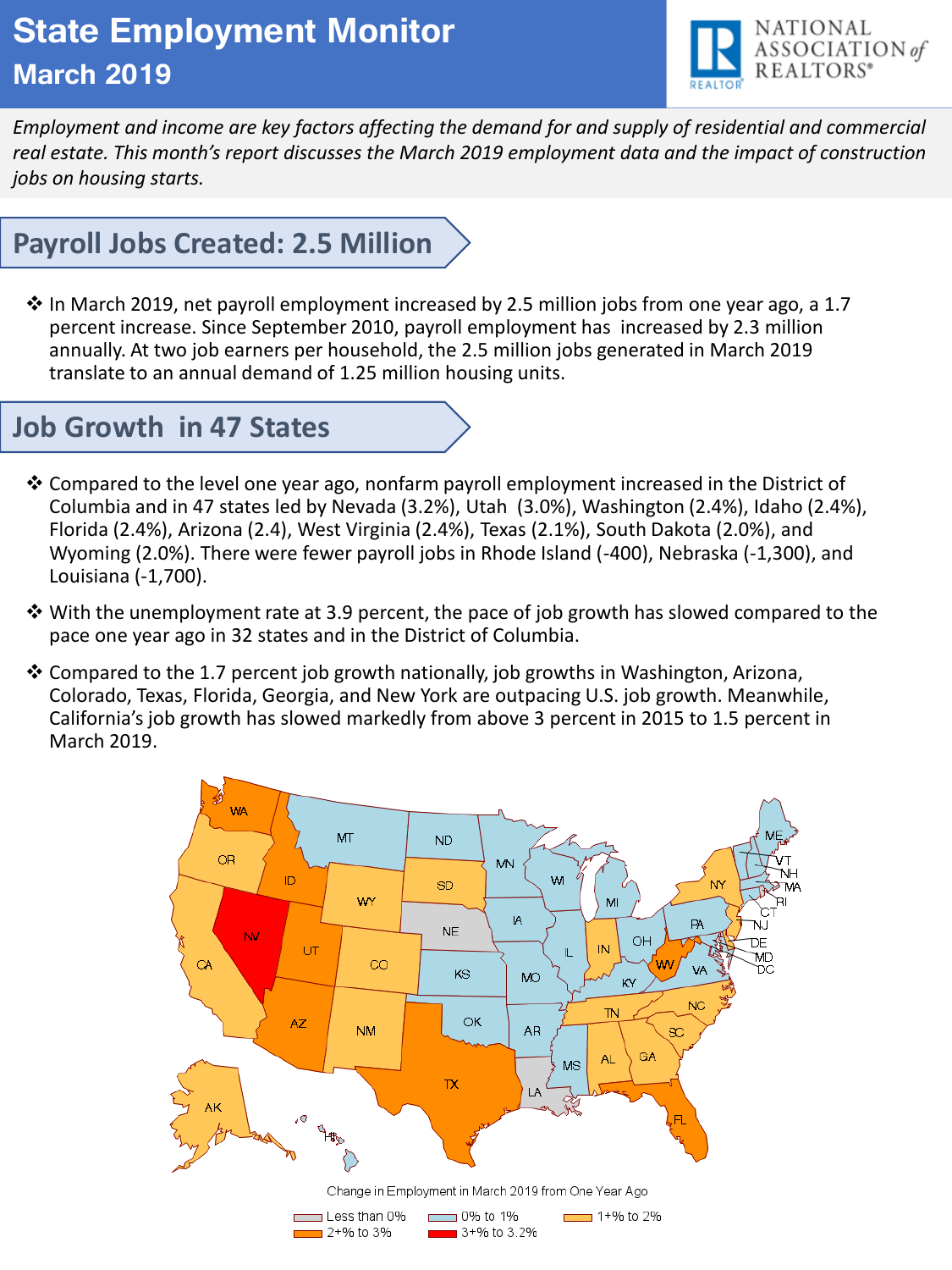





Washington and U.S. Job Growth







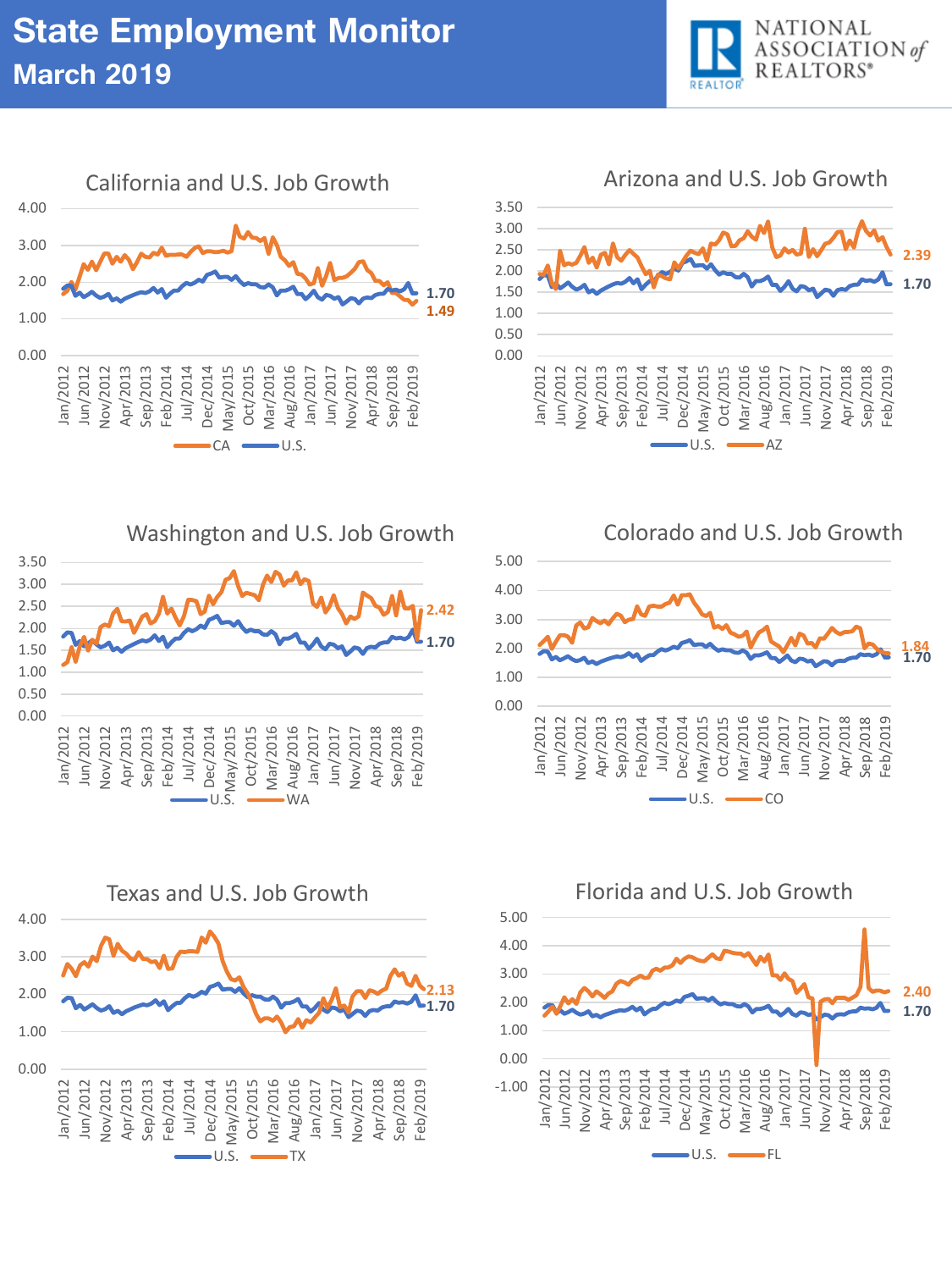





Tennessee and U.S. Job Growth







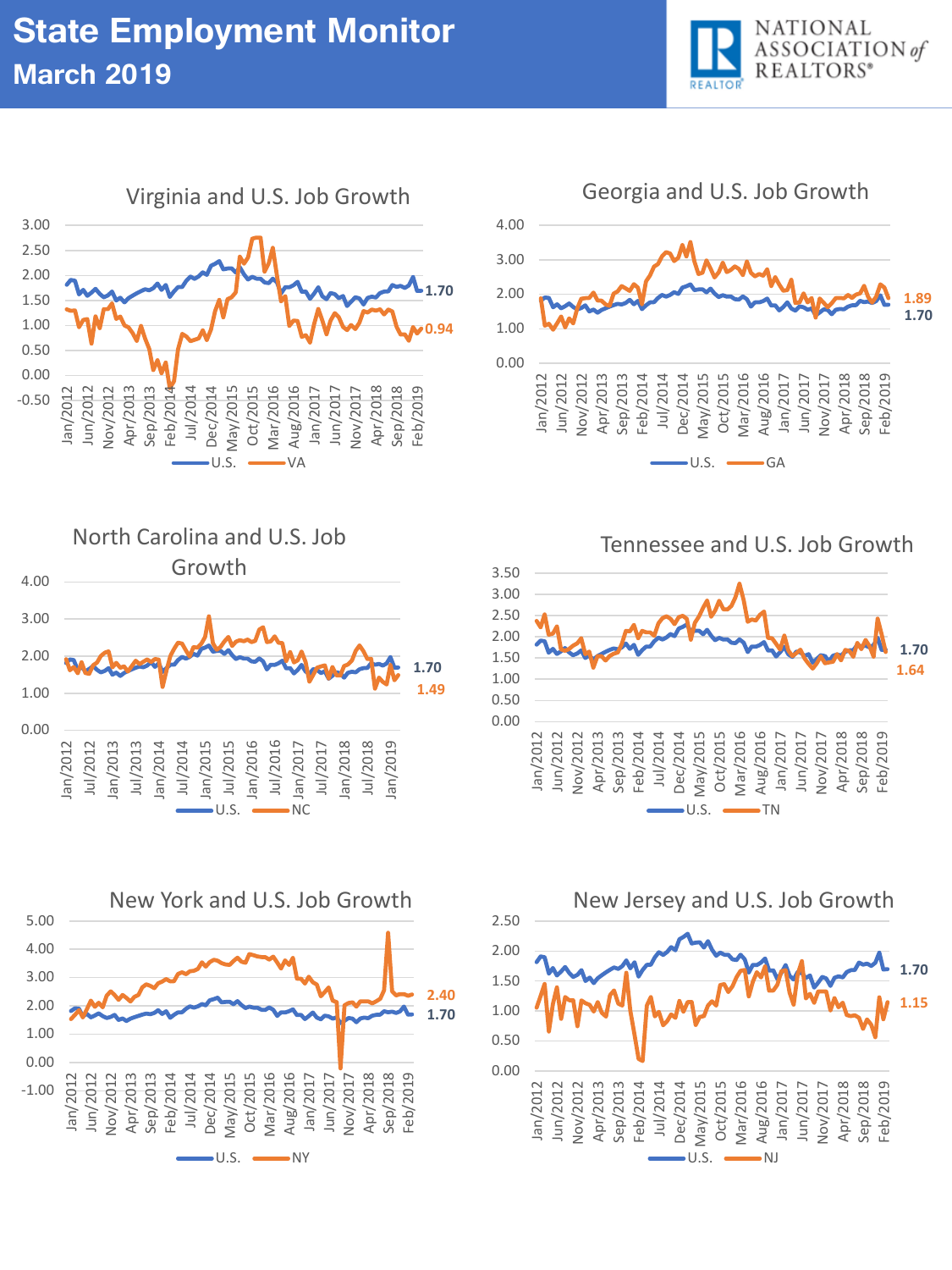



Ohio and U.S. Job Growth



Michigan and U.S. Job Growth

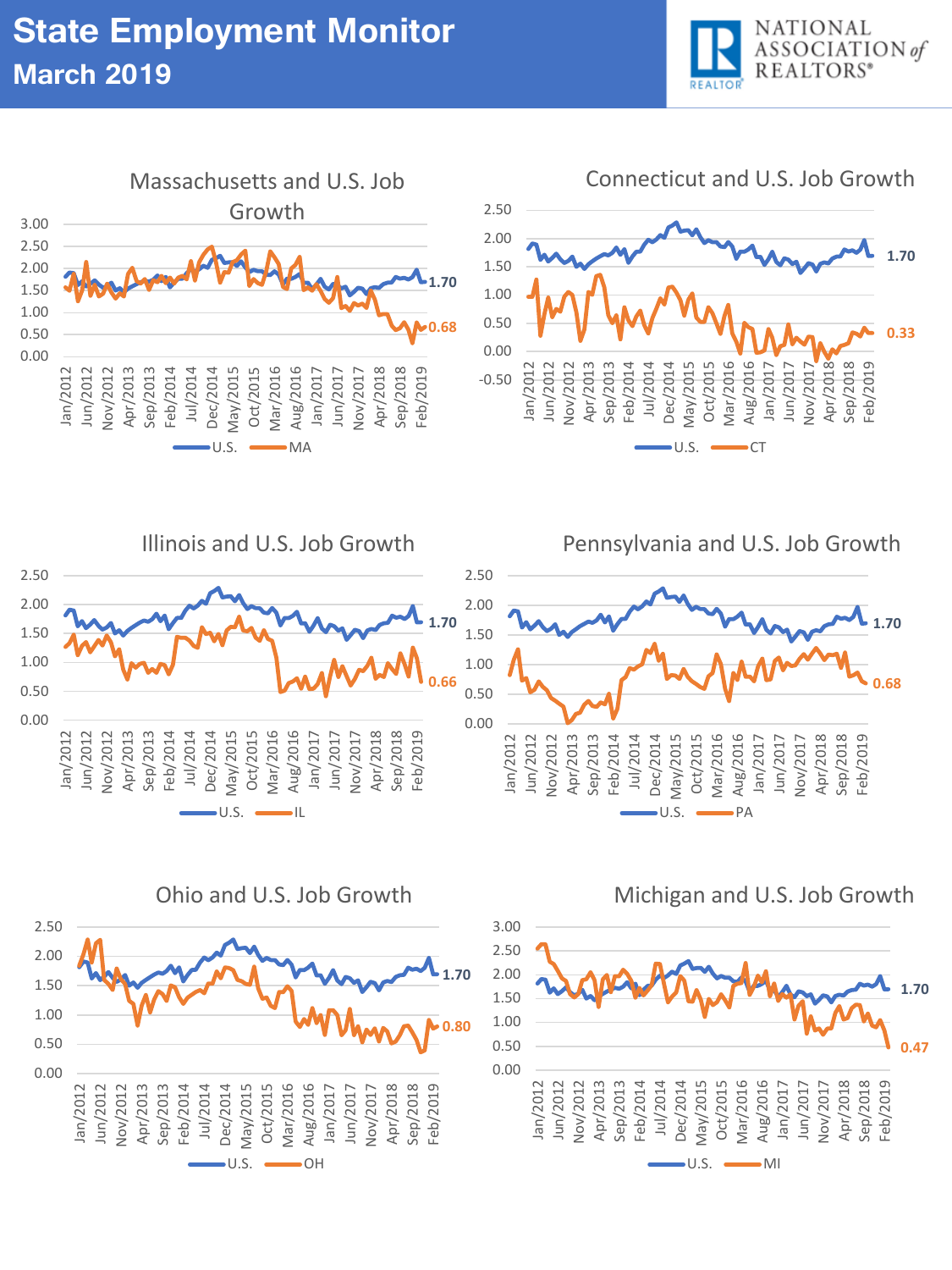

#### **Net Jobs Added in Most Industries**

- ❖ Payroll employment rose in in March 2019 from one year ago in all industries (3-digit), except for information services, utilities, and retail trade.
- ❖ Construction jobs rose by 239,000, while real estate, rental, and leasing jobs increased by 28,000. The largest job creators were h**e**alth care & social assistance, accommodation & food services, professional & technical services, and manufacturing, with job gains of at least 200,000 in March 2019 from one year ago.
- ❖ Average weekly wages rose at a faster pace compared to the 1.9 percent inflation rate except in the transportation and warehousing and manufacturing industries.



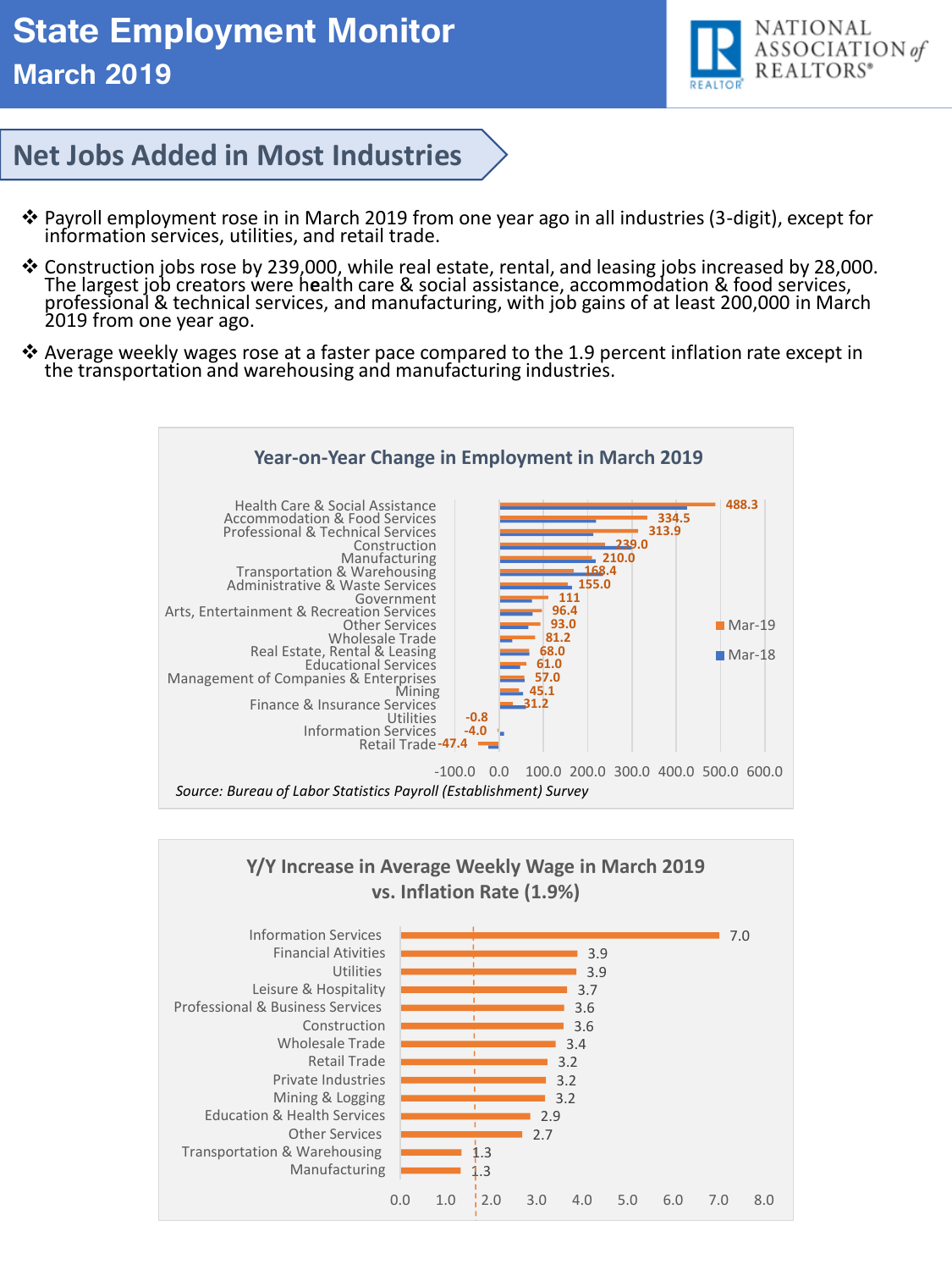### **State Employment Monitor March 2019**



#### **Industry Focus: Construction**

- ❖ The construction industry (NAICS Code 23) is composed of the construction of buildings (residential and non-residential), heavy and civil engineering construction, and specialty trade contractors (residential and non-residential).
- ❖ Residential construction employment is still below the peak pre-recession level. As of March 2019, there were 550,000 fewer people employed in residential building construction and specialty trades (2.9 million) compared to the peak levels during the housing market boom (3.45 million) based on Bureau of Labor Statistics nonfarm employment data. Lack of construction labor has constrained the building of new homes, according to many home builders.
- ❖ In contrast, non-residential ('commercial') construction is above the peak pre-recession level. As of March 2019, there were 26,000 more people employed in the nonresidential building construction and specialty trades (3.47 million) compared to the peak level during the housing market boom (3.44 million).



- ◆ In terms of level change, the largest increases in construction jobs (NAICS Code 23) occurred in California, Washington, Nevada, Arizona, Texas, New York, Georgia, Florida, and West Virginia.
- ◆ As of March 2019, construction jobs make up a larger fraction of total nonfarm payroll employment, at six to eight percent, in Washington, Nevada, Utah, Idaho, Wyoming, Colorado, Florida, as well as Louisiana and West Virginia.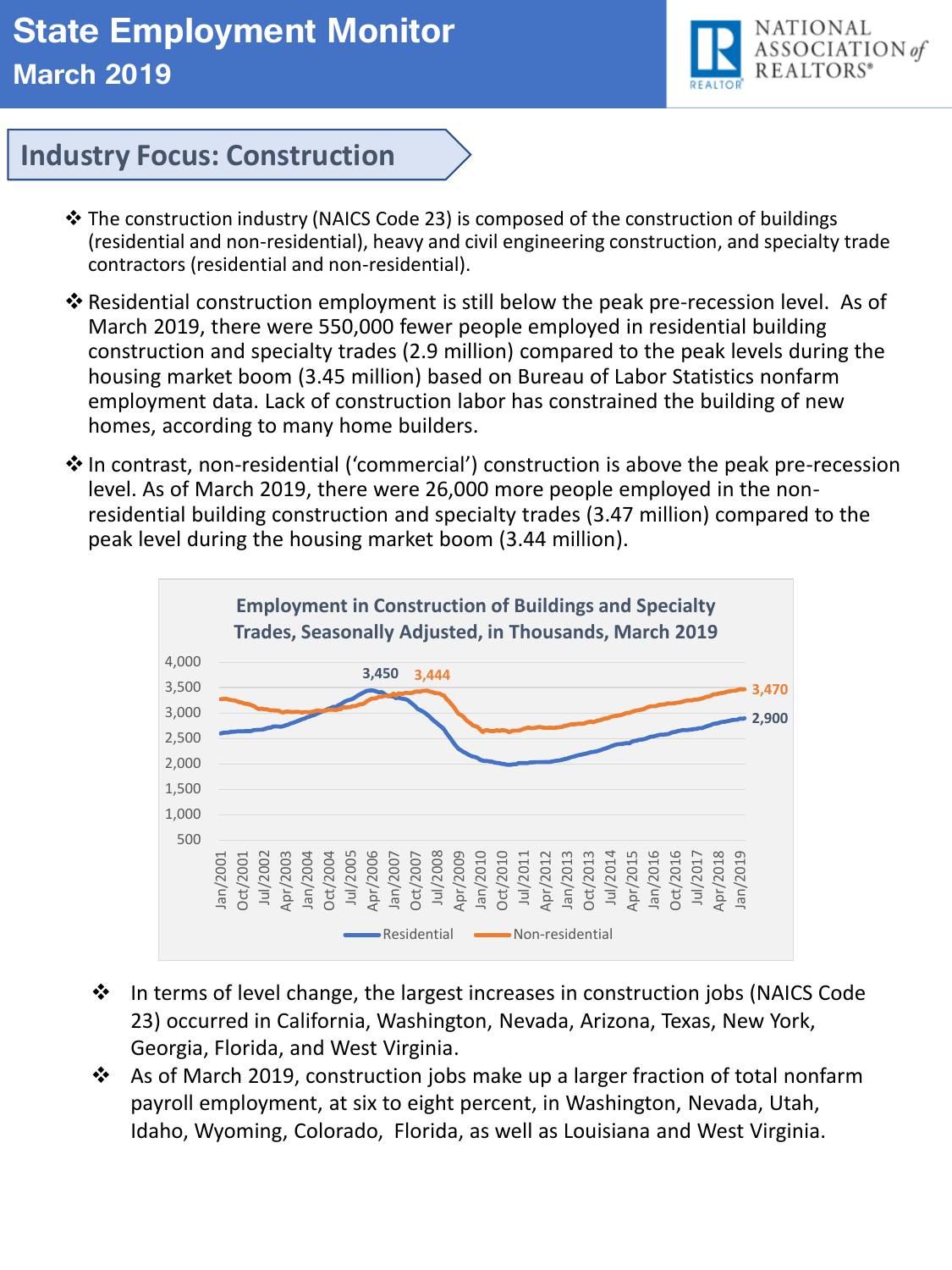

#### **Industry Focus: Construction**

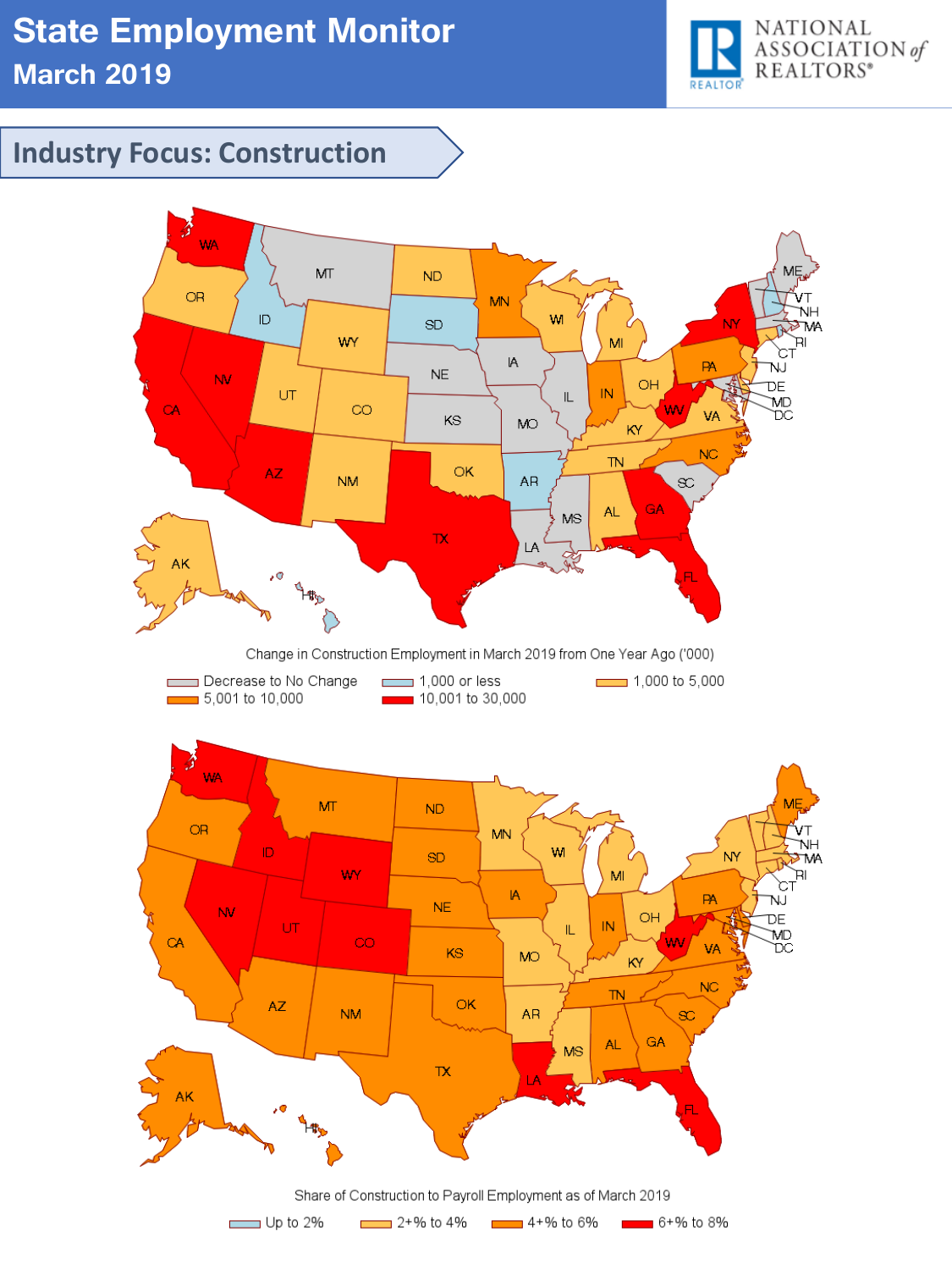# **State Employment and Wages Monitor March 2019**



#### **Impact on Housing**

- $\cdot \cdot$  During 2016 through 2018, jobs in building construction and specialty trade rose five percent on average and there was one housing start per five jobs created. Based on these recent trends, one can project that housing starts will increase from 1.362 million in 2018 to 2.0 million by 2028. In 2019, this means an increase of only 56,000 housing starts, and in 2020, an increase of 57,000 housing starts. This is still below the shortage of about 600,000 units<sup>1</sup> based on household formation and for replacement for obsolete/demolished housing.
- $\clubsuit$  Housing supply will continue to remain tight unless constructions job growth accelerates to more than the current annual pace of four percent. Addressing the current housing supply constraints will require collaboration between industries and trade-schools in attracting workers, including women, in construction. The relatively higher wage of construction workers compared to workers in manufacturing, transportation, and warehousing, education and health, retail trade, hospitality, and private industries in general, should attract workers in construction compared to these other industries, if workers are trained in these specialty skilled jobs.
- $\dots$  With demand likely to outpace supply, there will also be increasing demand for housing that requires less construction labor, such as panelized and modular construction and manufactured housing.



*<sup>1</sup>Currently, there are 1.1 million housing starts, while household formation is running at about 1.3 million, a deficit of 200,000 units related to household formation alone. In addition, about 450,000 housing units are needed to replace units lost to obsolescence or that are demolished (0.36% of housing stock of 1.127 million units.*